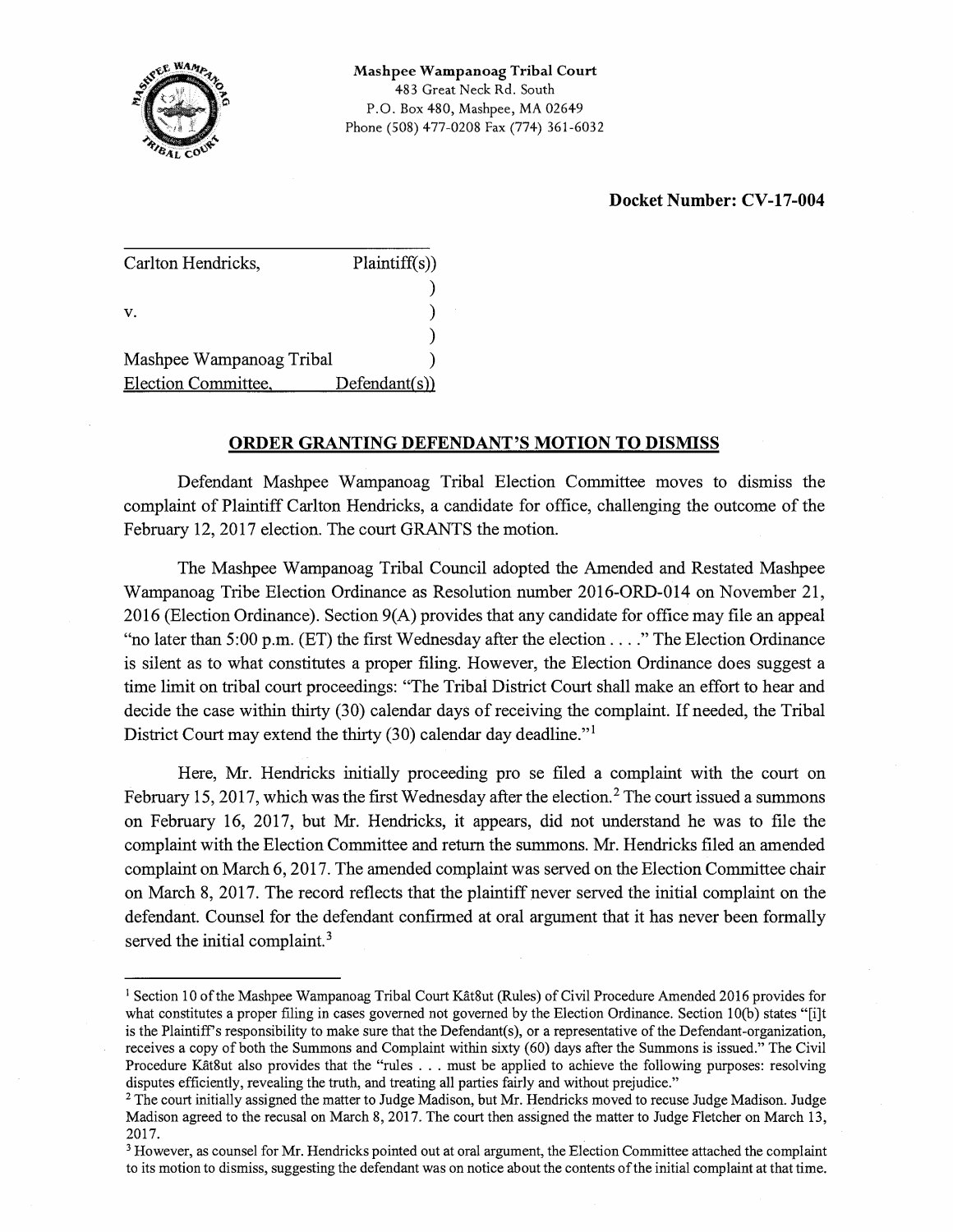The Election Committee offers two main justifications for dismissal. The first is a statutory claim, and must be rejected. The defendant claims that since Section 9(A) of the Election Ordinance requires that an election irregularity appeal be concluded within 30 days, or 60 days if necessary. The court holds that the 30 and 60 day deadlines are not, by their terms, mandatory upon the court. Section 9(A) merely requires the court to "make an effort" to resolve election irregularity appeals within these deadlines. This is far from an obligation, but the court must respect the intent of the Tribal Council. These deadlines instead serve as a guide to the court as to the sense of the Tribal Council how quickly these matters must be resolved.

Normally, the court would resort to the more general Mashpee Wampanoag Tribal Court Kat8ut (Rules) of Civil Procedure Amended 2016 (Civil Procedure Kat8ut) to fill in the gaps in timelines for complex litigation such as this. But that is no help to the parties.<sup>4</sup> Rule 10(b) of the Civil Procedure Kat8ut imposes on plaintiffs the obligation to ensure that defendants or their representatives are served, but also allows plaintiffs 60 days to perfect the filing of the complaint by serving the defendant. Rule 11 further allows plaintiffs to amend their complaint at any time before a defendant's answer. If the court were to follow these rules, no election challenge could be concluded in 60 days, let alone 30. This holding necessitates the striking of the amended complaint, which has additional import later in the court's analysis.

Mr. Hendricks, proceeding pro se, is entitled to some leeway in proceeding. The Election Ordinance does not specifically prescribe how election irregularity appeals are to be perfected procedurally. The Election Board strives mightily, and with good reason, to avoid the application of the Civil Procedure Kat8ut, given that code's lengthier deadlines. Yet it would be a harsh result to dismiss this action because of a pro se plaintiffs reasonable misunderstanding of a code that offers little in the way of detail, especially given the more lengthy time lines mandated by the Civil Procedure Kât8ut.

Because the Election Ordinance alone offers little or no guidance on how much time plaintiffs have to serve their appeals on defendants, the court cannot find a written rule that Mr. Hendricks has violated. There is no statutory legal hook to dismiss Mr. Hendricks' appeal. The court finds that the defendant's statutory defense must fail.

The Election Committee's second main defense is based in equity, akin to laches, and far more compelling.<sup>5</sup> The defendant argues that Mr. Hendricks' negligence in not serving the Election Committee would improperly "allo[w] a litigant to prolong a challenge to an election through amendments to his complaint ... through serial litigation not founded upon any legally cognizable challenge." Defendant's Motion to Dismiss at 3. At oral argument, counsel further asserted that swift resolution of election appeals is critical to the stability of a functioning tribal government. The court agrees.

In *Tobey* v. *Election Committee of the Mashpee Wampanoag Tribe,* No. CV-14-011 (Mashpee Wampanoag Supreme Court 2014), the Mashpee Wampanoag Supreme Court stated that the intent of the tribe's election ordinances is "to bring a quick and speeding resolution to any

<sup>&</sup>lt;sup>4</sup> The defendant's assertion that specific statutes tend to control over general statutes offers little help. That claim is dependent on the 30 and 60 day deadlines suggested in Section 9(A) are mandatory, which they are not.

<sup>5</sup>The defendant argues that the court's decision in *Tobey v. Election Committee of the Mashpee Wampanoag Tribe,*  No. CV-14-011 (Mashpee Wampanoag Supreme Court 2014), compels dismissal. The relevant election ordinance there allowed candidates to file an election irregularity appeal, but by the next day. *Tobey,* at 7. The decision there cannot be binding on this court, but is persuasive authority.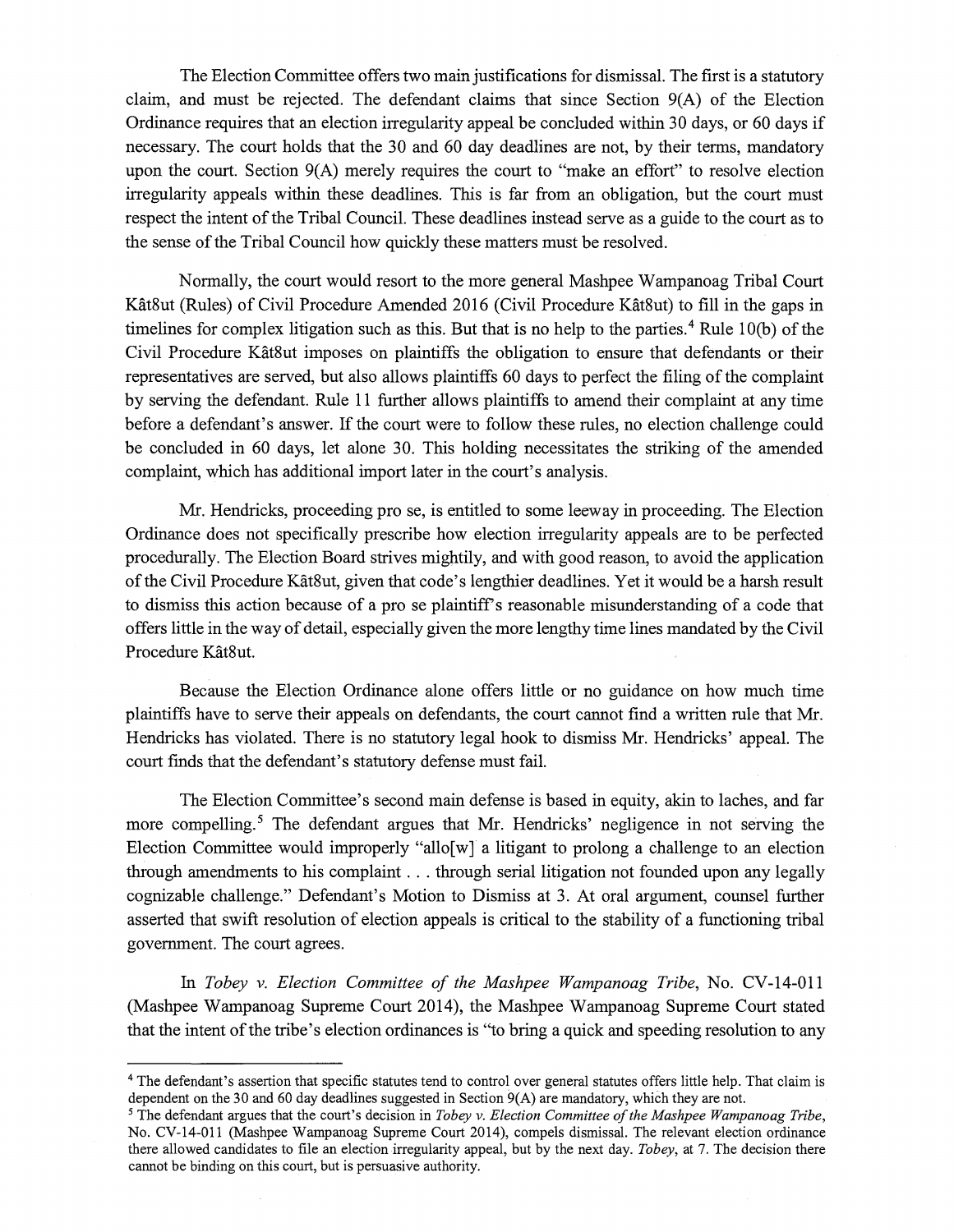appeal alleging an election irregularity. Id. At 7. There, the court struck an amended complaint that brought new claims to the court's attention after the deadline to complain had run. Id. This court similarly must strike the amended complaint as it was filed after the first Wednesday after the election. See Election Ordinance Section 9(A).

The court draws from the court's reasoning in *Tobey* the equitable doctrine of laches as applied in the context of tribal elections. 6 Cf. *Bibeau* v. *Wilson,* 2006 WL 6822505, at \*2 (Leech Lake Band of Ojibwe Tribal Court, Dec. 12, 2006) (describing the doctrine oflaches). Other tribal courts have addressed whether an election dispute must be dismissed due to a plaintiffs' delay. One tribal court held that a ten-week delay in bringing an election challenge was too long, and applied the doctrine of laches to dismiss the complaint. *Napont* v. *Grand Traverse Band Election Board,* 2007 WL 6551175, at \*3 (Grand Traverse Band of Ottawa and Chippewa Indians Tribal Court, Sept. 5, 2007) (dismissing an election challenge filed 10 weeks after the election board's decision, citing laches). Another tribal court dismissed an election challenge where the plaintiff's delay would impose substantial costs on the tribe. *Sam* v. *Little River Band of Ottawa Indians Election Board,* 2007 WL 6900801, at \* 1 (Little River Band of Ottawa Indians Tribal Court, April 17, 2007).

The court holds that a complaint may be dismissed where a statute of limitations is not present, or is ambiguous, where the claim is held up by inexcusable delay or lack of diligence by the plaintiff, and the defendant has suffered substantial injury. Laches as applied in the context of a tribal election challenge is not static and does not involve the drawing of bright lines. In this case, where the plaintiff failed to immediately serve the defendant, it is the defendant and the Tribe itself that suffers the injury for the delay.

In this specific context, the court holds that plaintiffs filing election irregularity appeals under Section 9(A) of the Election Ordinance must formally serve their filed appeals on the relevant defendants within a reasonable time. The deadlines in the Civil Procedure Kat8ut cannot be applicable to election irregularity appeals because the time allowances there undercut the 30 and 60 day soft deadlines in the Election Ordinance, and therefore the purpose of the statute to resolve appeals swiftly.

Here, the court finds that the Election Committee has never been served with Mr. Hendricks' initial complaint filed on February 15. Mr. Hendricks has served an amended complaint on the Election Committee, and that amended complaint includes allegations about the recount that apparently occurred on the day after Mr. Hendricks filed his initial complaint. The amended complaint also reframes three of the four initial allegations, at least partially as a result of new information learned between the filing of the first complaint and the amended complaint. Moreover, the court notes that it is May, two-and-a-half months since the election.

<sup>&</sup>lt;sup>6</sup> The court looks to the common law of other Algonkian language speaking tribal communities, such as the Anishinaabe Indian nations of the western Great Lakes, as persuasive intertribal common law. The precedents of the Mashpee Wampanoagjudiciary are limited and do not provide the court a complete answer on this question. The Great Lakes Anishinaabe nations share some of the same traditions of the Mashpee Wampanoag Tribe, but that history is not what makes their legal authority relevant. The common law of the tribes cited in this opinion arises from similarly situated tribes to the Mashpee Wampanoag Tribe. They are relatively small tribal governments, with relatively small land bases surrounded by non-Indian communities, and for the most part have only recently established governments under the Indian Reorganization Act.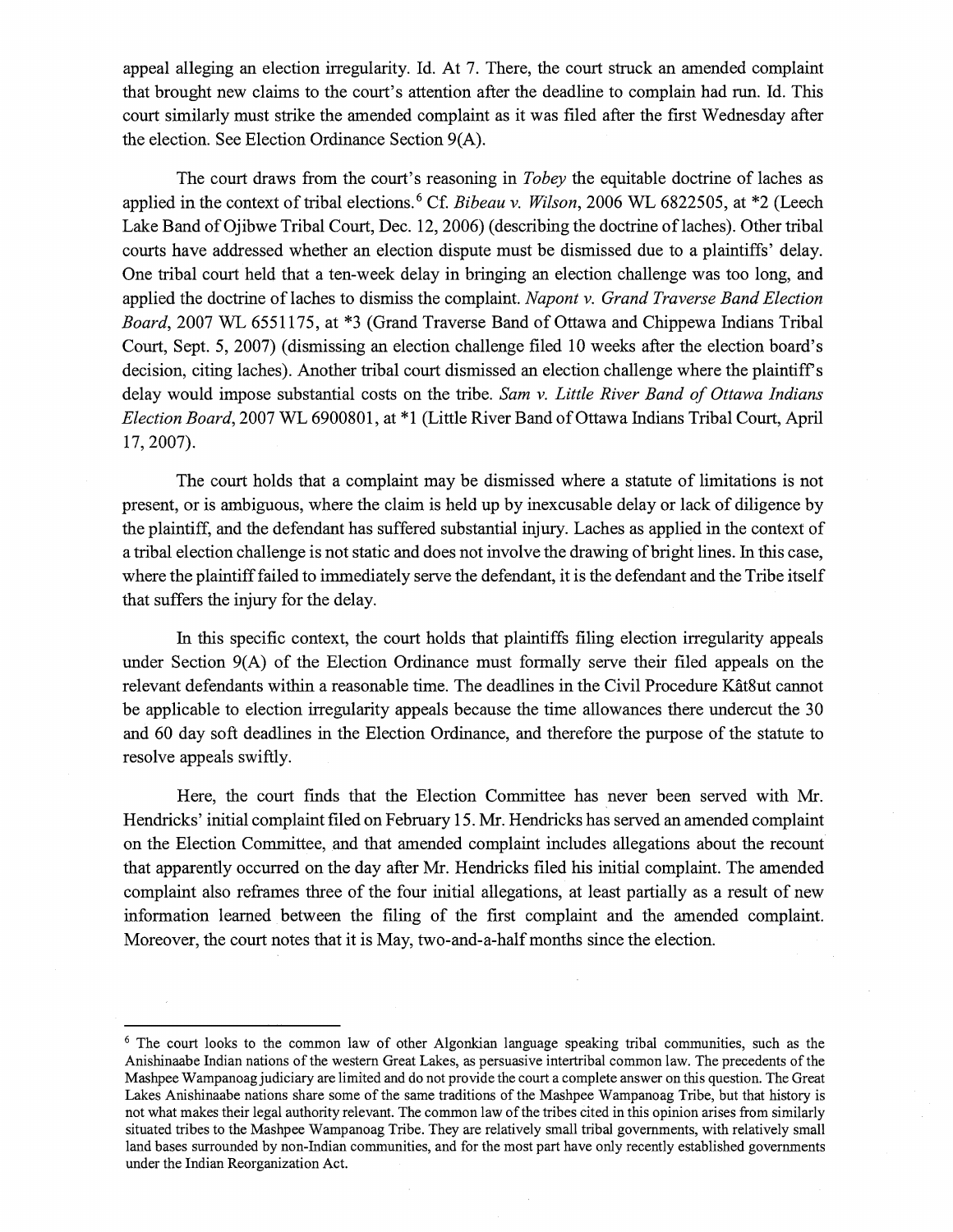The plaintiff's failure to serve the defendant with the complaint can perhaps be excused for a limited time, given that the Election Ordinance is new and ambiguous as to how an election irregularity appeal filing is perfected. The court holds that Mr. Hendricks' error in not serving the Election Committee (which continues to this day) cannot be excused in light of the Tribe's interest in concluding elections and their appeals swiftly.

Were we to proceed with this action, the parties would enter into the realm of complex litigation. In a week, the parties are scheduled to provide pre-trial notices to each other on witnesses. A week later, the court is scheduled to conduct a trial, a trial the parties have suggested may take several days. The court and the parties would have to determine how to proceed in such a matter where the Civil Procedure Kat8ut are inapplicable. At oral argument, plaintiffs counsel suggested that a 10 month delay, apparently akin to the delay in the *Tobey* matter, was acceptable. The court is not so sure. Perhaps the recently amended Election Ordinance was designed to avoid the situation that presented itself in *Tobey.* 

Finally, the claims presented here require plaintiff to make a rather significant factual showing in order to justify undoing the election. As the parties both concede, a recount has occurred and has reached the same outcome. While the Election Ordinance is ambiguous as to the justifications required for the court to order a new election ("election irregularities"), the plaintiffs hurdle necessarily must be high. Mr. Hendricks' claims involve misunderstandings about the closing time of the election and the weather, factual questions that could turn either way and would involve post hoc, self-interested witness testimony. The presumptive fact that this was an extremely close election would be a strong motivator for the parties to round up non-voters to testify that they would have voted one way or the other but for circumstances ,alleged by the plaintiff. The trial might, de facto, become a second election consisting entirely of persons who, for whatever reason, did not vote on February 12. Surely, that is not the intent of the Tribal Council.

The result here is not driven by Mr. Hendricks' misunderstanding of tribal statutes, which in other contexts likely would be excusable. It is perhaps unfortunate that the process to file an election irregularity appeal was not clearer for Mr. Hendricks. But is already apparent that resolution of this matter will extend beyond three months after the election, $\gamma$  far beyond the time limits contemplated in the Election Ordinance.

This is an incredibly close and difficult decision but the court must dismiss this matter. At times, the interests of the individual must give way to the interests of the tribal community. The result here is driven by the Tribal Council's instruction to the judiciary, not to forget the Supreme Court's dictate in *Tobey,* to conclude election disputes as quickly as possible. It is also driven by the need for tribal governments to move on as soon as possible after an election to ensure a smooth and peaceable transition to a new government.

DISMISSED.

<sup>7</sup> The court and the parties have tentatively scheduled a trial on this matter for the week of May 16, 2017.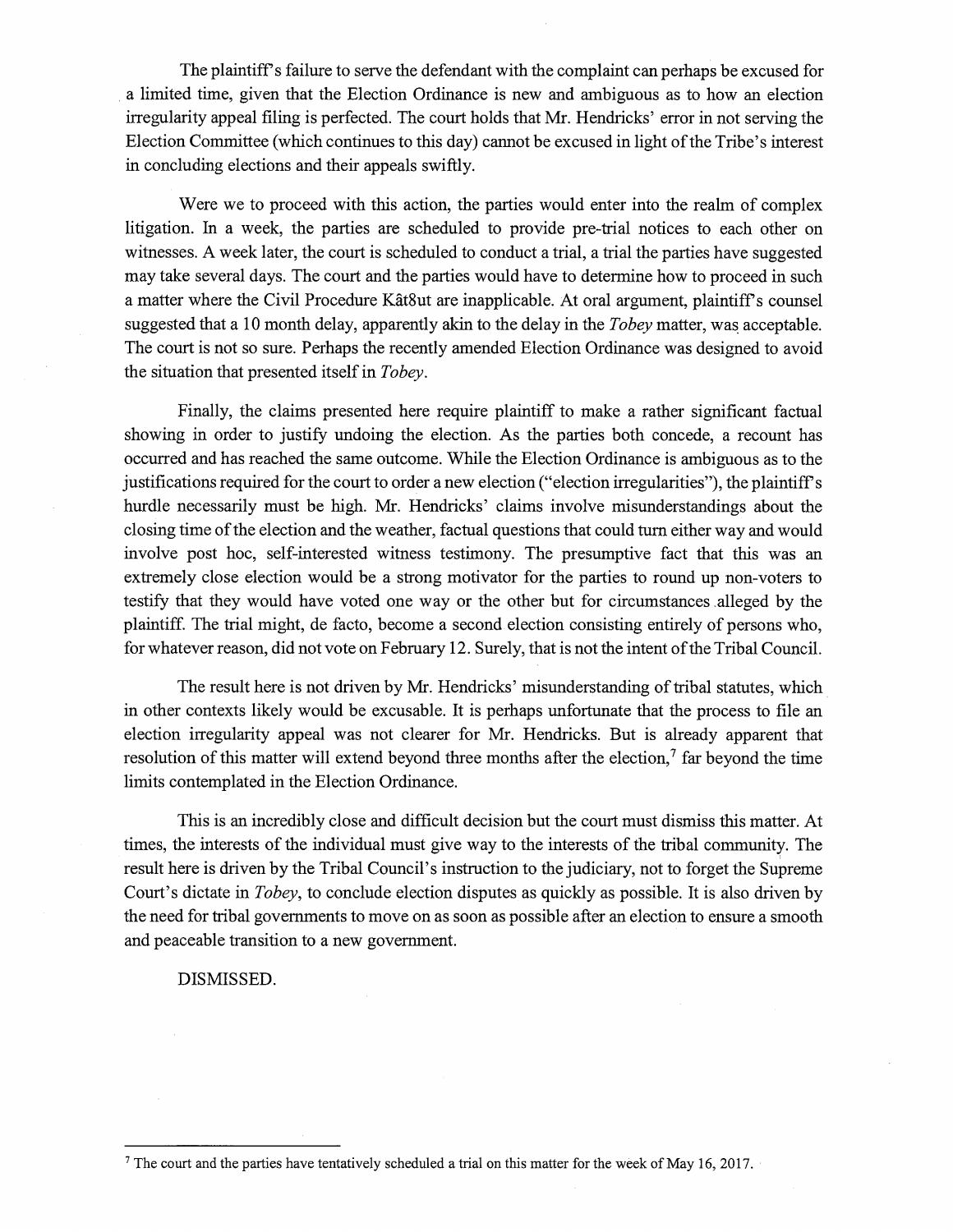## Olt is so ORDERED this 1st day of May, 2017

## BY THE COURT:

Matthew Fletcher, Supreme Court Judge Sitting by Assignment as District Court Judge

This is to certify that all parties have been notified via U.S. Postal Service on this date:

**Date:** 

Nancy Rose, Court Clerk